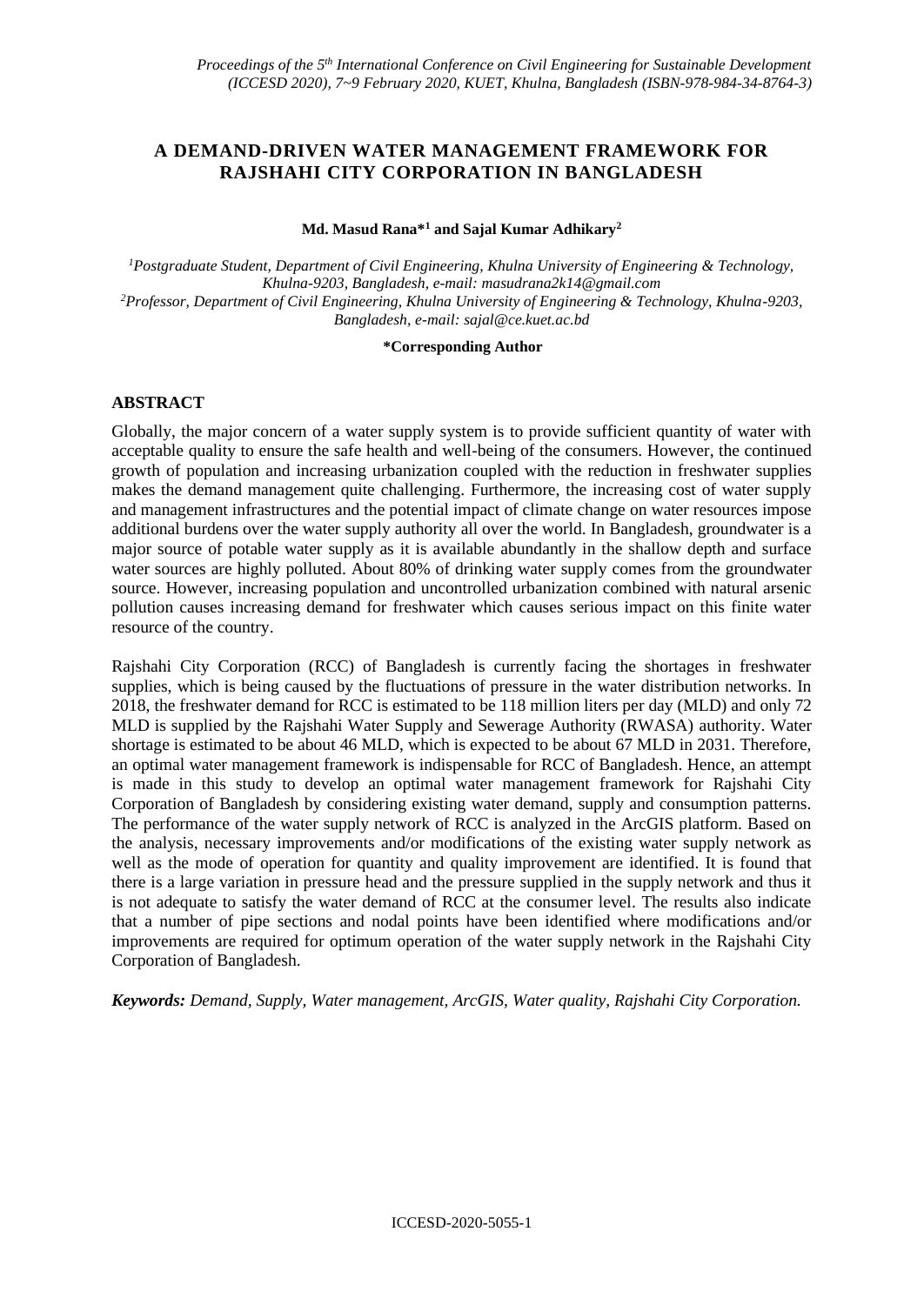*5 th International Conference on Civil Engineering for Sustainable Development (ICCESD 2020), Bangladesh*

# **1. INTRODUCTION**

Development activity in a country is currently associated with its water consumption. Globally, the demand for freshwater is continuously increasing with the growing population and uncontrolled development activities. The situation is more complex particularly in the urban part of a country (Garcia et al., 2008). However, the increasing trend in water consumption in Bangladesh during the last decades has been counteracted by a decrease in available water resources due to the impact of climate change, mainly in summer and uncontrolled human interventions. Urban population is growing rapidly in the country due to the natural urban growth and disaster-induced migration from rural areas (Karim and Mohsin, 2009). The current urban population in Bangladesh is about 38 million and is expected to be reached to about 74 million by 2035 (BBS, 2005). This fact has put an obligation to establish an appropriate management policy that can ensure a stability of both water resources as well as development activities. It is also highlighted in the National Water Polity (NWP) of Bangladesh, which states that all required means and measures should be adopted to manage water resources of the country in a comprehensive, integrated and equitable manner (NWP, 1999).

Establishing sustainable water source is an indispensable component in any urban water supply scheme. In Bangladesh, municipal water supply mainly comes from the surface water and groundwater sources. About 85% of the freshwater comes from the groundwater sources and in some rural areas, increasing demand for irrigation water affects the availability of drinking water (Haque et al., 2012). The reason behind this is that most of the SW sources in Bangladesh is usually polluted with different degrees and thus requires appropriate treatment prior to consumption (Das Gupta et al., 2005). As a result, the associated cost of operation and supply of the water supply systems increases and causes a huge burden on consumers. In recent years, there is a declining trend in the groundwater table due to the uncontrolled abstraction of groundwater, mainly for irrigation purposes in Bangladesh in order to support its huge amount of population (Ahmed et al., 1999). Therefore, the optimal management and supply system is essential for the sustainable development and the existence of the future generation.

Rajshahi City Corporation (RCC) of Bangladesh, located in the north-west region of the country, is currently facing the shortages in freshwater supplies, which is being caused by the fluctuations of pressure in the water distribution networks. In 2018, the freshwater demand for RCC is estimated to be 118 million liters per day (MLD) and only 72 MLD is supplied by the Rajshahi Water Supply and Sewerage Authority (RWASA). Water shortage is estimated to be about 46 MLD, which is expected to be about 67 MLD in 2031. Every year, the groundwater table in RCC is declining by 2 to 3m. This causes the management of water supply and/or demand satisfaction more challenging since domestic or residential water demand from the system is the highest during the dry season (Ahmed et al., 1999). Therefore, an optimal water management framework is indispensable for RCC of Bangladesh. Hence, the objective of the current study is to develop an optimal water management framework for Rajshahi City Corporation of Bangladesh by considering existing water demand, supply and consumption patterns.

## **2. MATERIALS AND METHODS**

## **2.1 Study Area**

Rajshahi City Corporation (RCC) is selected as a case study area to carry out this study, which is situated in between 24°20ʹ and 24°25ʹ north latitudes and between 88°32ʹ and 88°40ʹ east longitudes. The city is bounded by Paba Upazila on all sides as shown in Figure 1, which consists of 30 wards. Geographically, the city is located within the Barind Tract that lies approximately 23 m above the mean sea level. The city is located on the alluvial plains of the Padma River that runs through southern side of the city. RCC covers an area about 95 sq. km with a total population of about 2.3 million. The city has a hot tropical climate where most of the rainfall occurs in the summer and monsoon seasons. The average annual rainfall of the city varies from 1542.1 mm to 2235.8 mm. The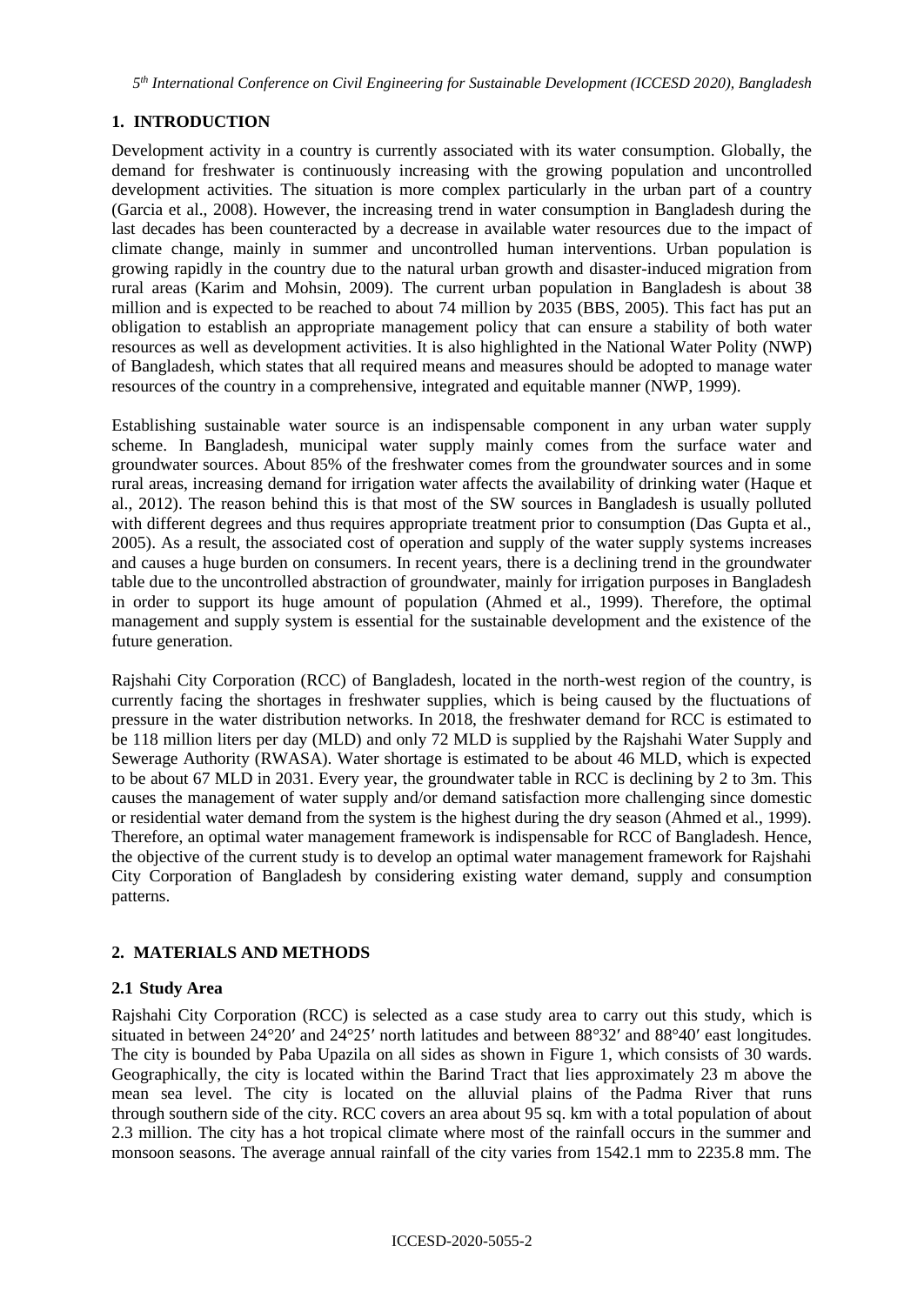annual temperature in RCC varies from 18.5°C to 29.4°C and June is identified as the hottest month in most cases.



Figure 1: Location of Study Area in the North East Region of Bangladesh

#### **2.2 Methods**

The framework of methodology to develop a demand-driven water management framework for RCC of Bangladesh is given in Figure 2. As can be seen from the figure, different secondary data related to water demand and consumption are collected from the various data providing agencies. The agencies include RCC authority, Bangladesh Water Development Board (BWDB), Rajshahi Water Supply and Sewerage Authority (RWASA), Rajshahi Barind Area Authority, Bangladesh Meteorological Department (BMD) and Bangladesh Bureau of Statistics (BBS). Primary data such as water quality of surface water and groundwater are obtained through the lab test results. The water supply network is simulated based on the existing water demand and available pressure in the different nodes of the network. The network is also simulated for the projected population and increased demand for water supply. The simulation is undertaken on the ArcGISv10.5 platform and results are analyzed for decision making.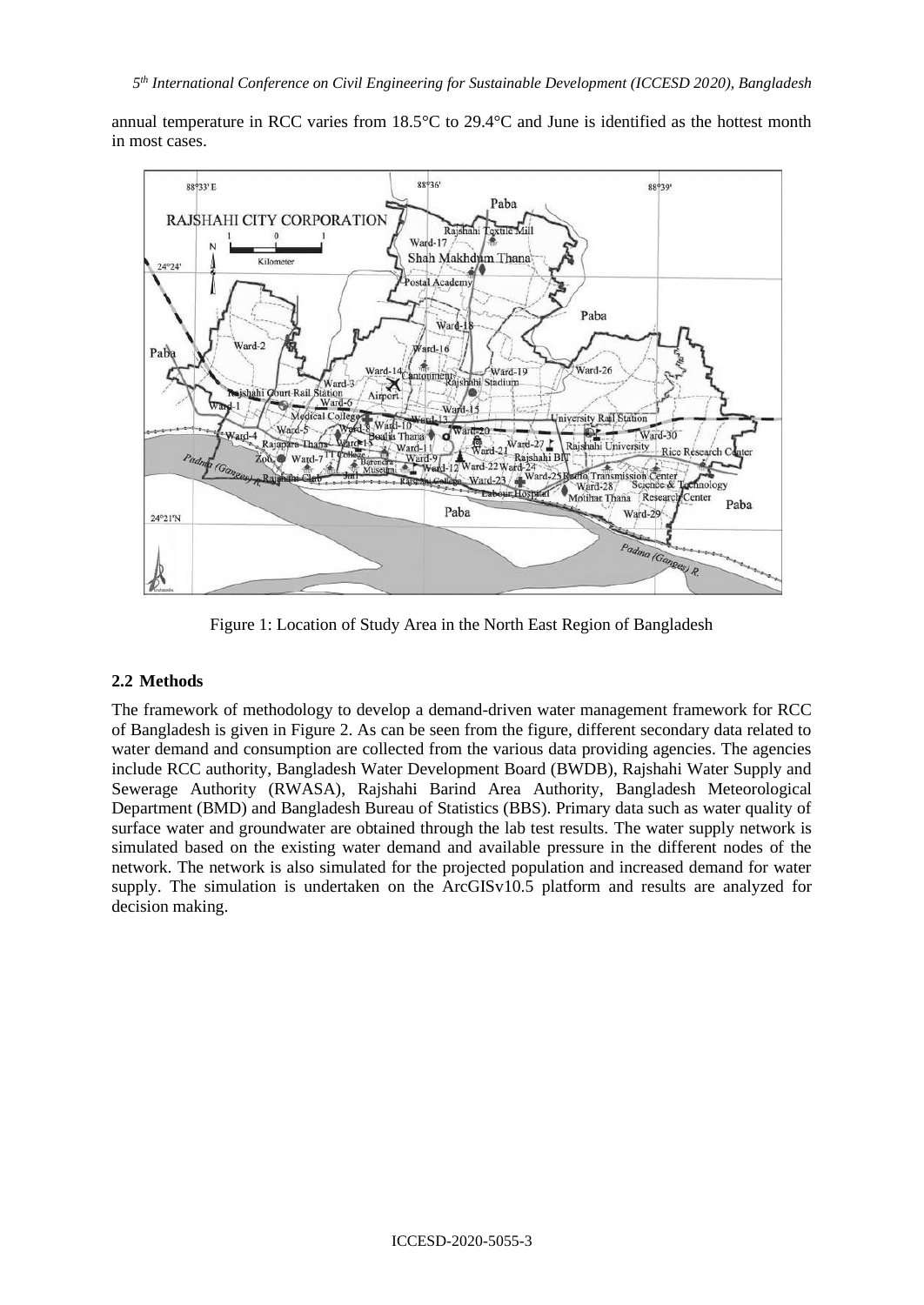

Figure 2: Methodological framework adopted in the current study

# **3. RESULTS AND DISCUSSION**

For analyzing the water supply network system of RCC, hydraulic design of the network is undertaken using the Loop software and then the network is simulated and analyzed on the ArcGIS and MSExcel platform. The network modeling with various pipe network and nodes are shown in Figure 3.



Figure 3: Branched networks of existing water distribution network of RCC

For efficient and equitable distribution of water, a grid pattern is recommended where different mains are interconnected keeping dead ends to a minimum. This system facilitates supplying of water to any one point in the grid at least from two different directions. The water supply network system is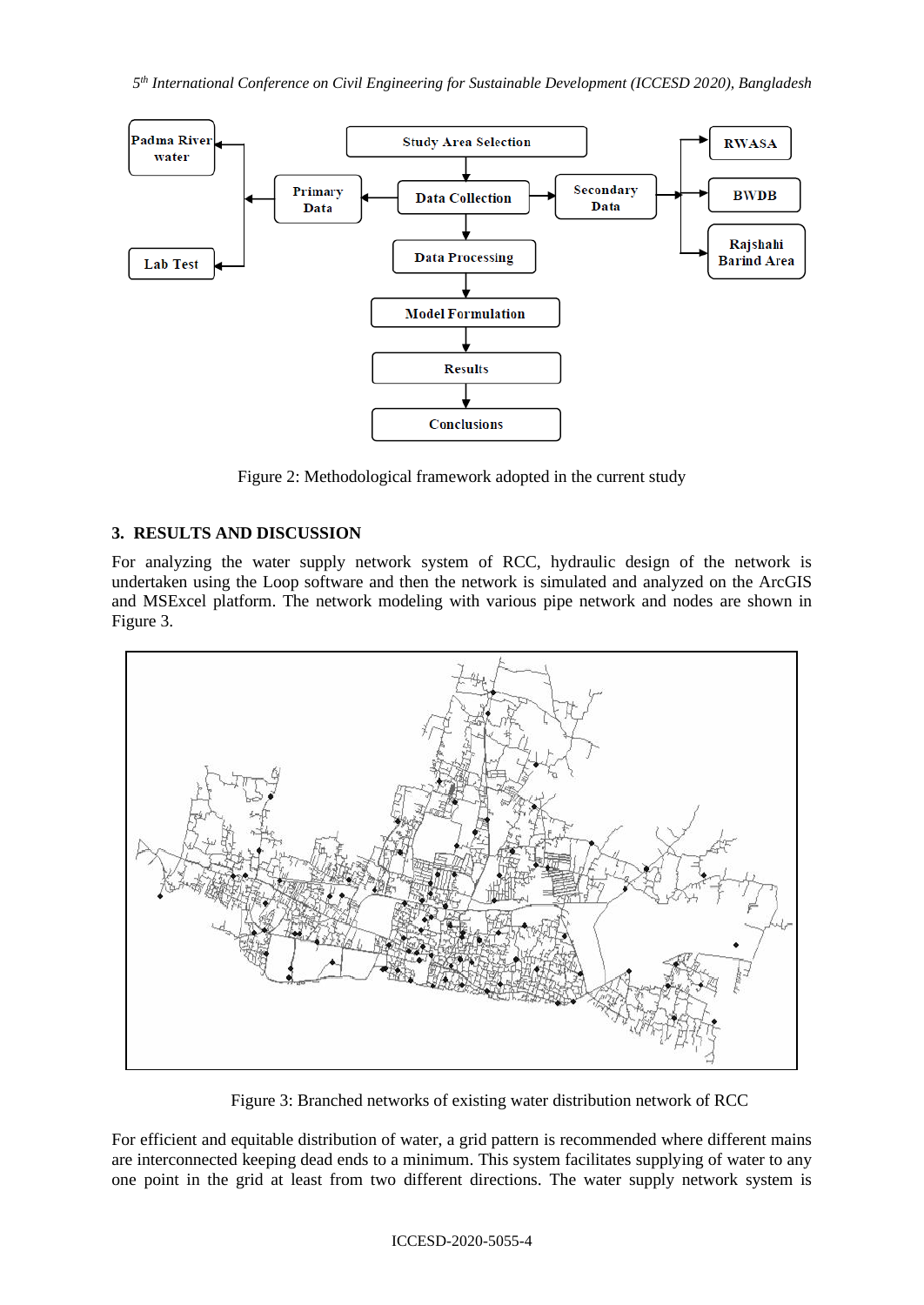designed for future demand in such a way to supply water from the adjacent grid to the later developments where the growth of the city has not been orderly planned, with several pockets just in developing stage and some areas still remaining agricultural and/or unused lands. Theoretical future demand is estimated based on the projection of present population for the feeders where streets are not formed. Hence the supply and distribution pipes can be extended as and when development takes place in future. The system is designed for the projected population for the year 2021 and 2031 and for the per capita water supply at 215 lpcd.

Daily demand is increased day by day due to the increase in population of RCC and decrease in the quantity of groundwater supply. Surface water supply is also limited by the uncertainty in regular supply from the nearby Padma River due to the upstream diversion (Farakka Barrage) located outside the country. Population growth rate is remarkably responsible for the proposition. The projection of population for the design period of 10 years is calculated by the geometric progression method, which can be expressed by Eq. (1) as follows.

$$
P_n = P_0(1+r)^{n} \dots \dots \dots \dots \dots \dots \dots \dots \dots (1)
$$

Where,

 $P_n$  = Projected population in 'n' year  $P_0$  = Present population  $r =$  Growth rate of population  $n$  = Projected year

For population projection, the base year is taken as 2011 and intermediate and final design year are taken as 2018 and 2031, respectively. The projection of the population in RCC obtained by the geometric progression method is presented in Table 1. Increased population directly influences the water supply and demand patterns. In the current study, water demand is estimated for future years by multiplying the current unit demand design values in lpcd by the projected number of future users in the water system. The project water demand in RCC computed in this way is also given in Table 1. It is assumed that new users added to the water supply system will consume water at the same rate as the current users. Taking per capita supply of water as  $215$  lpcd (185 lpcd  $+ 15\%$  for the unaccounted flow), the water demand for the years 1991, 2001, 2011, 2018, 2021 and 2031 is estimated to be 63.21, 83.64, 96.75, 118.25, 125.35 and 169.48 MLD, respectively. The zoning of the supply coverage is done geometrically with reference to the locations of the head works.

Table 1: Projected population and the corresponding water demand in RCC

| Year               | 981   | '991 | 2001  | 2011  | 2018   | 2021   | 2031   |
|--------------------|-------|------|-------|-------|--------|--------|--------|
| Population (Lakh)  | 2.54  | 2.94 | 3.89  | 4.50  | 5.50   | 5.84   | 7.88   |
| Water demand (MLD) | 54.61 |      | 83.64 | 96.75 | 118.25 | 125.35 | 169.48 |

The demand and supply at each nodal point (total 88 nodal points) of the water distribution network is shown in Figure 4. As can be seen from the figure, there is a high variation in water supply according to the nodal point values, which also influences the demand and supply for the consumers. There are active 88 nodal points in the distribution network with 30 wards of RCC and population growth rate in each ward is directly responsible for satisfying the demand and supply of the users. To perform hydraulic modeling, the water demand from each defined sub-region is assigned to the corresponding demand nodes in the hydraulic model of the water distribution network. There are 95 nodal points for extracting water and overall 88 points are active for the whole time and thus total nodal points are considered 88 in the analysis. The daily demand for RCC is 118 million liter per day (MLD) and 88 nodal points try to collect the water to meet the demand from the nodal point.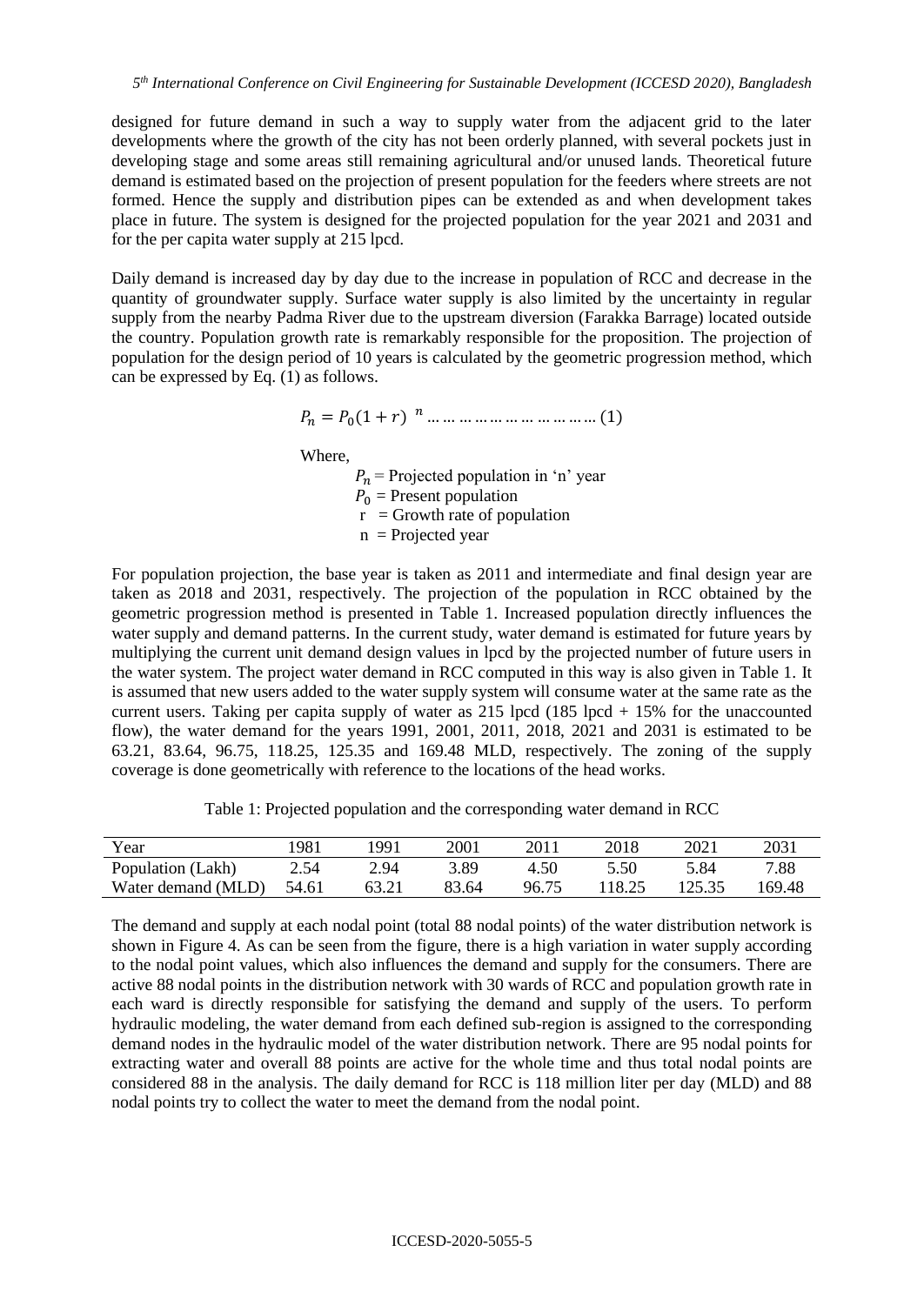

Figure 4: Water demand and supply in each nodal point of total active 88 nodal points of RCC water distribuiton network

The demand and supply curve is shown in Figure 5, which clearly indicates reasonable deficit between demand and supply in 30 wards of RCC area. The daily water demand and supply curves indicate that the existing and future water demand are increasing day by day. The demand curve is always increased upward and supply curve is always lacking. In order to fulfill the increasing demand in such situation, necessary modification in the supply strategy of RCC water supply is required and also alternative sources of water need to be identified and developed. Figure 5 shows that the maximum demand is 7.85 MLD and supply is 4.76 MLD in 27 no. ward of RCC. The population of 27 no. ward is also the maximum among all 30 wards and here the number of pump is bounded by Adorsho School, Tikapara, Baliapukur Upavadra and Seiculture gate pumps.



Figure 5: Ward wise demand and supply in RCC area

The water distribution network of RCC area consists of three types of pipelines. They include PVC pipelines of 495.5 km, GI pipelines of 1.5 km, and AC pipelines of 37.5 km, respectively. The fluctuation of head loss and velocity in different nodes of the AC pipelines of RCC area is shown in Figure 6. As can be seen from the figure, the maximum velocity is 2.298 m/s whereas the maximum head loss is 0.84 m, respectively.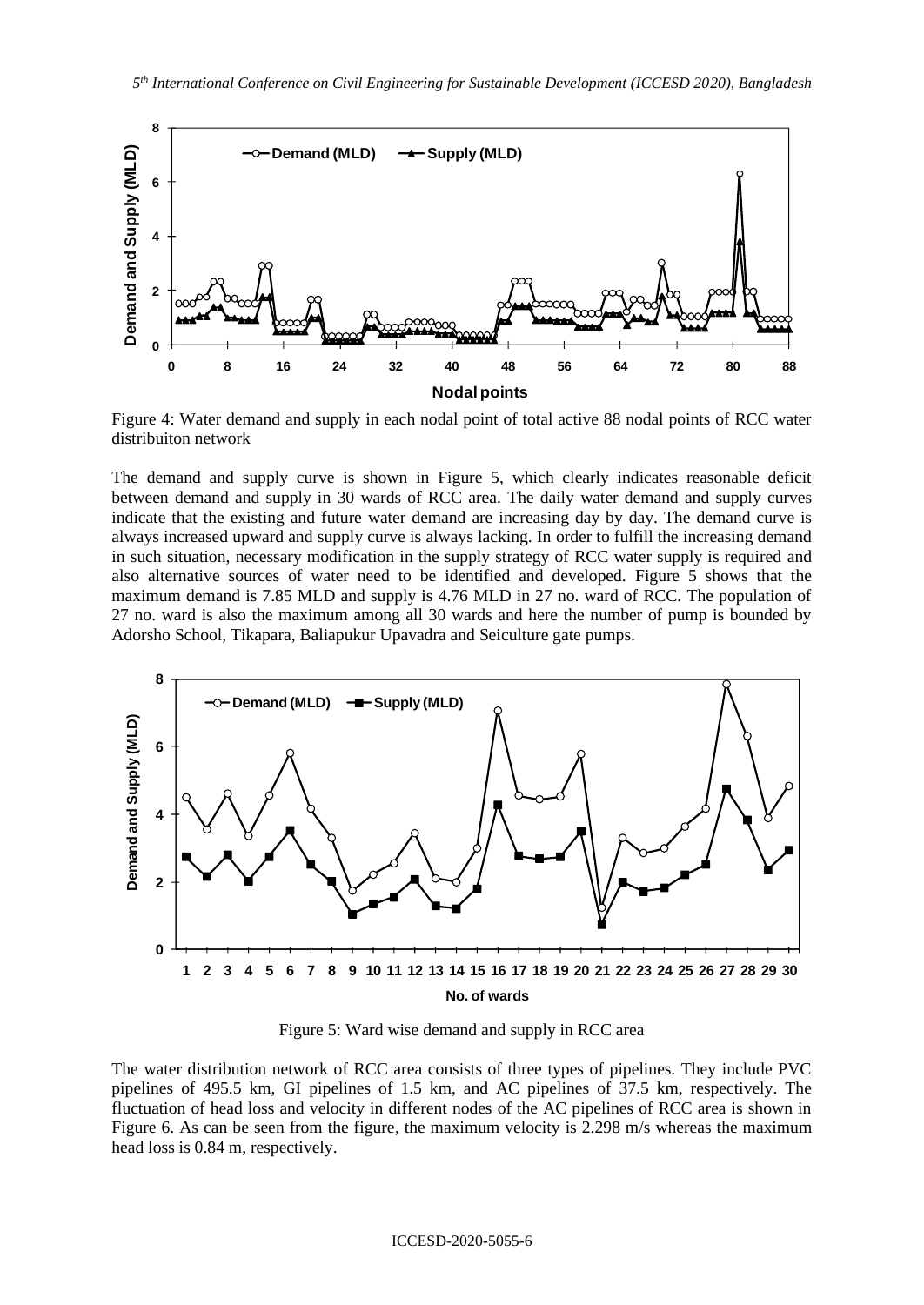

Figure 6: Variations of head loss and velocity distribution for AC pipe in the RCC area

Figure 7 shows the velocity distribution in various points of the water supply network in RCC area. The maximum velocity is found to be 2.4 m/s, which exists only in the PVC pipelines. The maximum velocity in GI pipelines is found to be 1.9 m/s whereas for the AC pipelines, the maximum velocity is obtained as 2.298 m/s, respectively.



Figure 7: Velocity distribution in pipelines in various sections of RCC water supply network

## **4. CONCLUSIONS**

Rajshahi City Corporation (RCC) of Bangladesh is currently facing the shortages in freshwater supplies, which is being caused by the fluctuations of pressure in the water distribution networks. Therefore, an optimal water management framework is indispensable for RCC of Bangladesh. In the current study, an attempt is made to develop an optimal demand-driven water management framework for RCC by considering existing and projected water demand, supply and consumption patterns. The performance of the water supply network of RCC is analyzed in the ArcGIS platform. Based on the analysis, necessary improvements and/or modifications of the existing water supply network as well as the mode of operation for quantity and quality improvement are identified. It is also identified that there is a great variation in pressure head, velocity and head loss in different nodes of the water distribution network of RCC. Thus, it is not adequate to satisfy the water demand of RCC at the